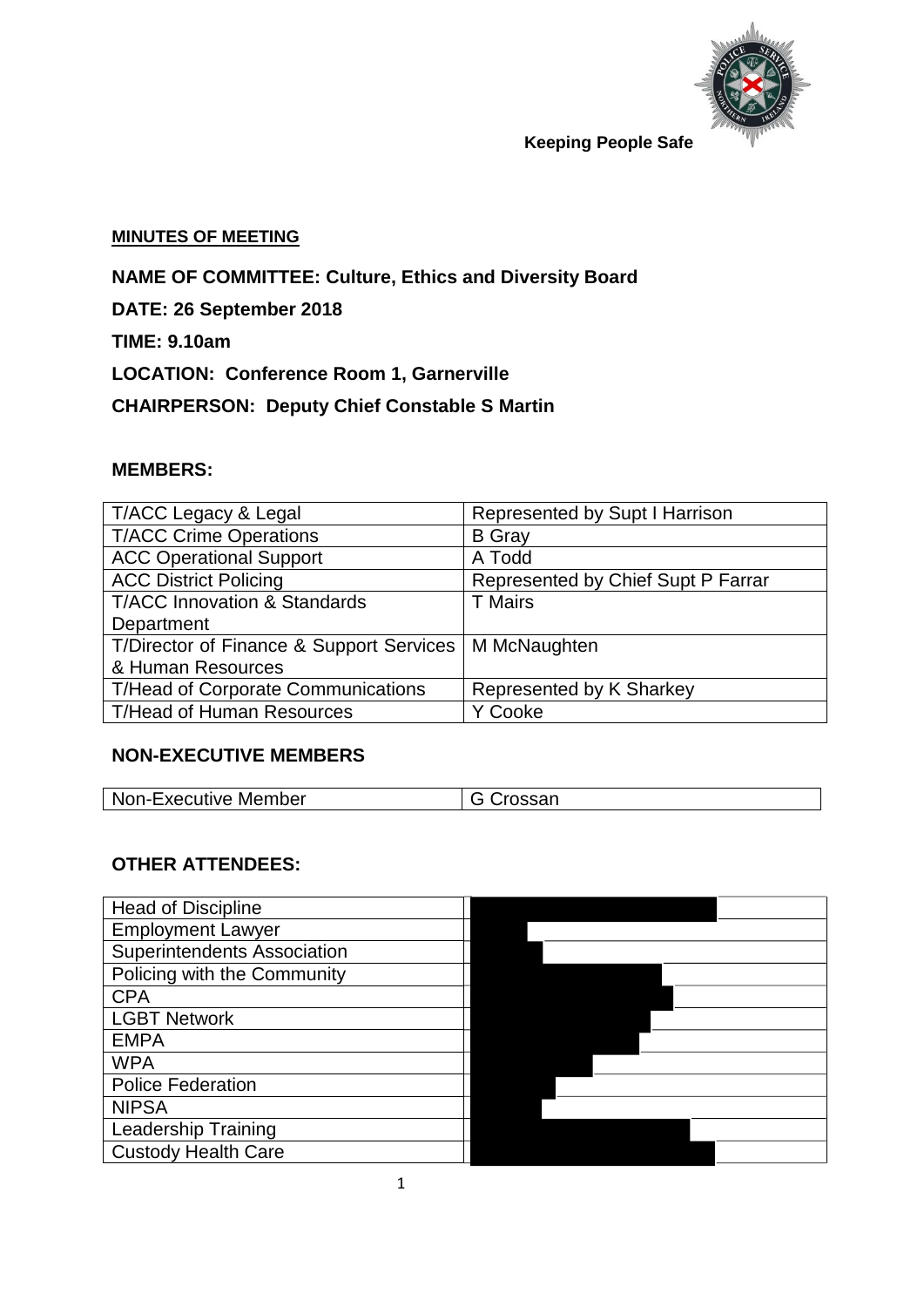

| <b>Head of Occupational Health</b> |  |  |
|------------------------------------|--|--|
| <b>Head of Physical Education</b>  |  |  |
| University of Ulster               |  |  |
| <b>Committee Manager</b>           |  |  |
| <b>Command Secretariat</b>         |  |  |
| <b>Command Secretariat</b>         |  |  |

# **APOLOGIES:**

| Chief Constable          | <b>G</b> Hamilton |
|--------------------------|-------------------|
| ACC DPC                  | M Hamilton        |
| T/ACC Legacy & Legal     | <b>G</b> Clarke   |
| Section 75 Lead          |                   |
| <b>Diversity Officer</b> |                   |
| Queen's University       |                   |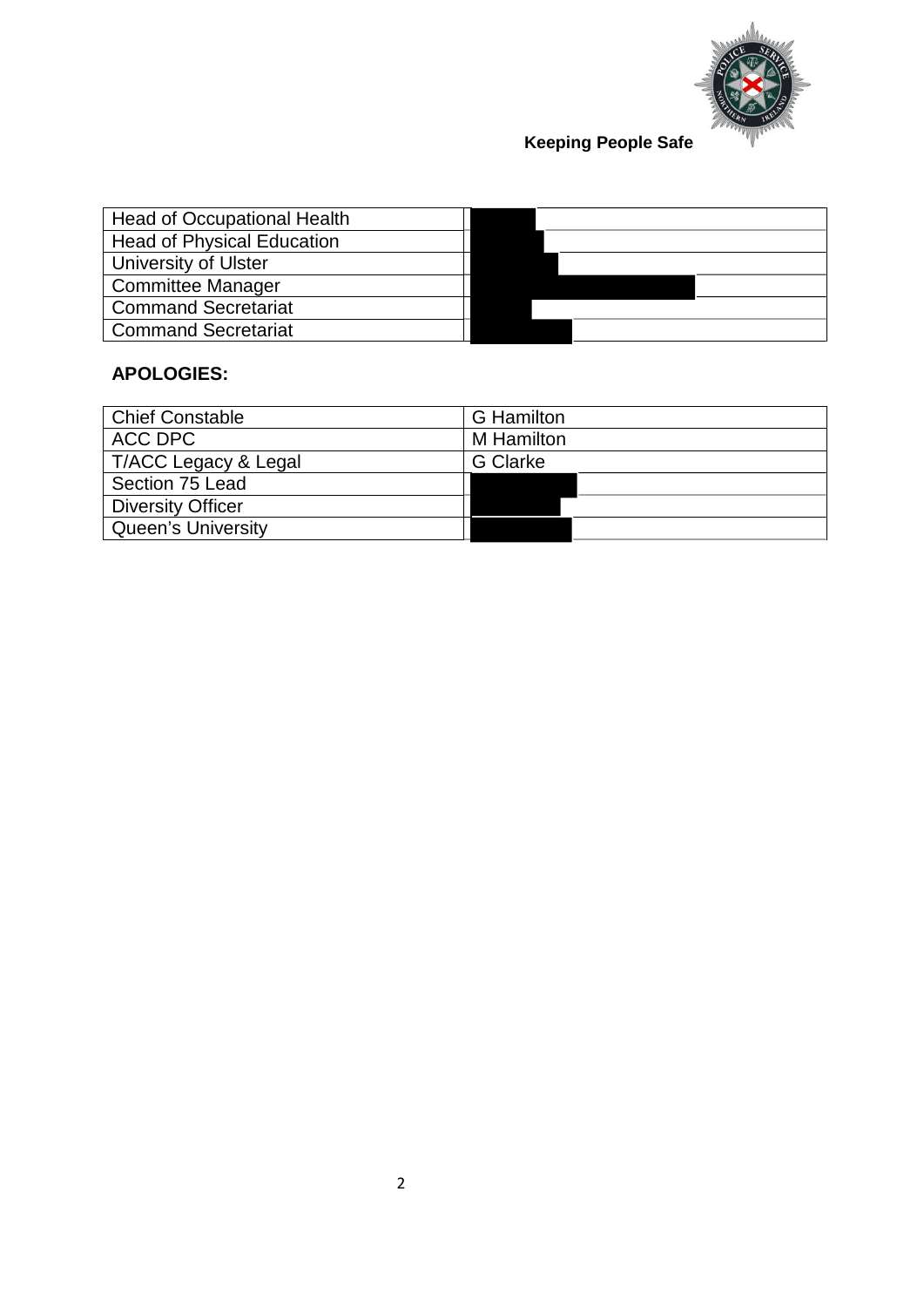

# **1.18/44 - Welcome and Apologies**

The Deputy Chief Constable opened the meeting and welcomed the members in attendance.

A quorum was confirmed.

## **2. 18/45 Declaration of Conflict of Interests**

The Deputy Chief Constable stated that as per decision taken at Service Executive Board on 18 January 2017, in line with good corporate governance practice as set out by the NI Audit Office, members and any persons in attendance were to declare any conflict of interest with any items on the agenda and these were to be recorded in the minutes.

No issues were raised.

#### **3. 18/46 Minutes from previous meeting + redactions**

The minutes from the meeting on 18 July 2018 were approved. It was agreed that no redactions from the previous minutes were required other than the names of some attendees.

#### **4. 18/47 Action Register**

The action register was reviewed and completed actions were noted.

#### **5. 18/48 Tactical Group Updates**

#### **Policing With Community (PWC) Update**

Head of PWC updated the members on the progress of the PWC project board since the last meeting along with an overview of planned activities.

DCC Martin briefed the members of the changes which had been agreed to the Senior Officers' Portfolios and the addition of an Innovation & Standards Department led by T/ACC Mairs. He explained that T/ACC Mairs would have responsibility for transitioning the PWC Project into core business as the PWC philosophy was the responsibility of the whole organisation not restricted to a specific Branch or Department.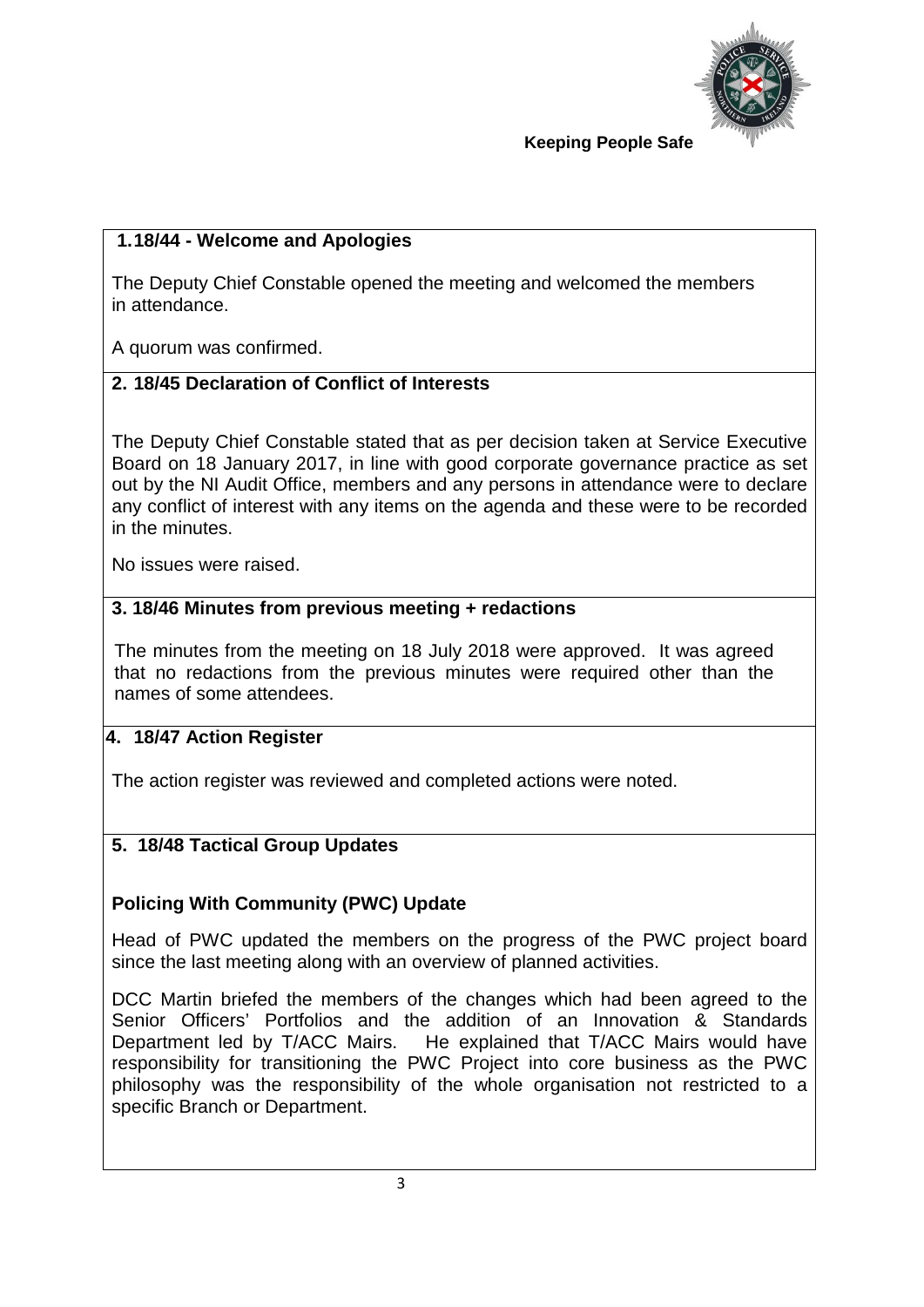

## **Professional Standards and Ethics Governance Board (PSEGB)**

Head of Discipline provided members with an update on the progress since the last meeting. The update included:

- Communication on the new off duty behaviours and standards policy due to commence in September
- Progress of the draft use of police vehicles service instruction
- Progress towards agreeing organisational position and informing policy development about Social Media use

T/ACC Crime Ops raised the issue of professional standards regarding corporate appearance and protective equipment (CAPE).

Action: Work with PFNI about endorsing communications around new off duty behaviours and standards policy

Action: Consult with Supt Campbell and draft communication for sign off by DCC's office with regards to CAPE – ACC OSD

Action: Draft lessons learned from recent judicial review on tattoos – Employment Lawyer

Action: Consult with NIPSA about the draft paper on appropriate use of mobile phones in the workplace – T/ACC ISD

# **Positive Action Group – ACC Crime Ops**

The PAG chair updated the members on the progress of Positive Action Group since the last meeting which included improvements made to the firearms equality issues, updated PAG action plan and the review of the Equality, Diversity and Good Relations (EDGR) Action Plan. T/ACC Crime Ops informed the members that the review of the EDGR would be circulated for comment and should be returned within 1 week. The CEDB would receive an update on EDGR in November 2018.

Action: Present reviewed EDGR action plan at CEDB on 21 November 2018 – T/ACC Crime Ops**.**

#### **Employee Engagement and Wellbeing Group (EEWG)**

The EEWG chair presented the new EEWG action plan and updated members on the 15 work areas and allocated leads. The Federation Chair requested that the EEWG would link in with Federation Office to combine efforts in delivery of some of the projects. T/ACC ISD suggested that there may also be learning from the Engagement Forums established in Crime Ops.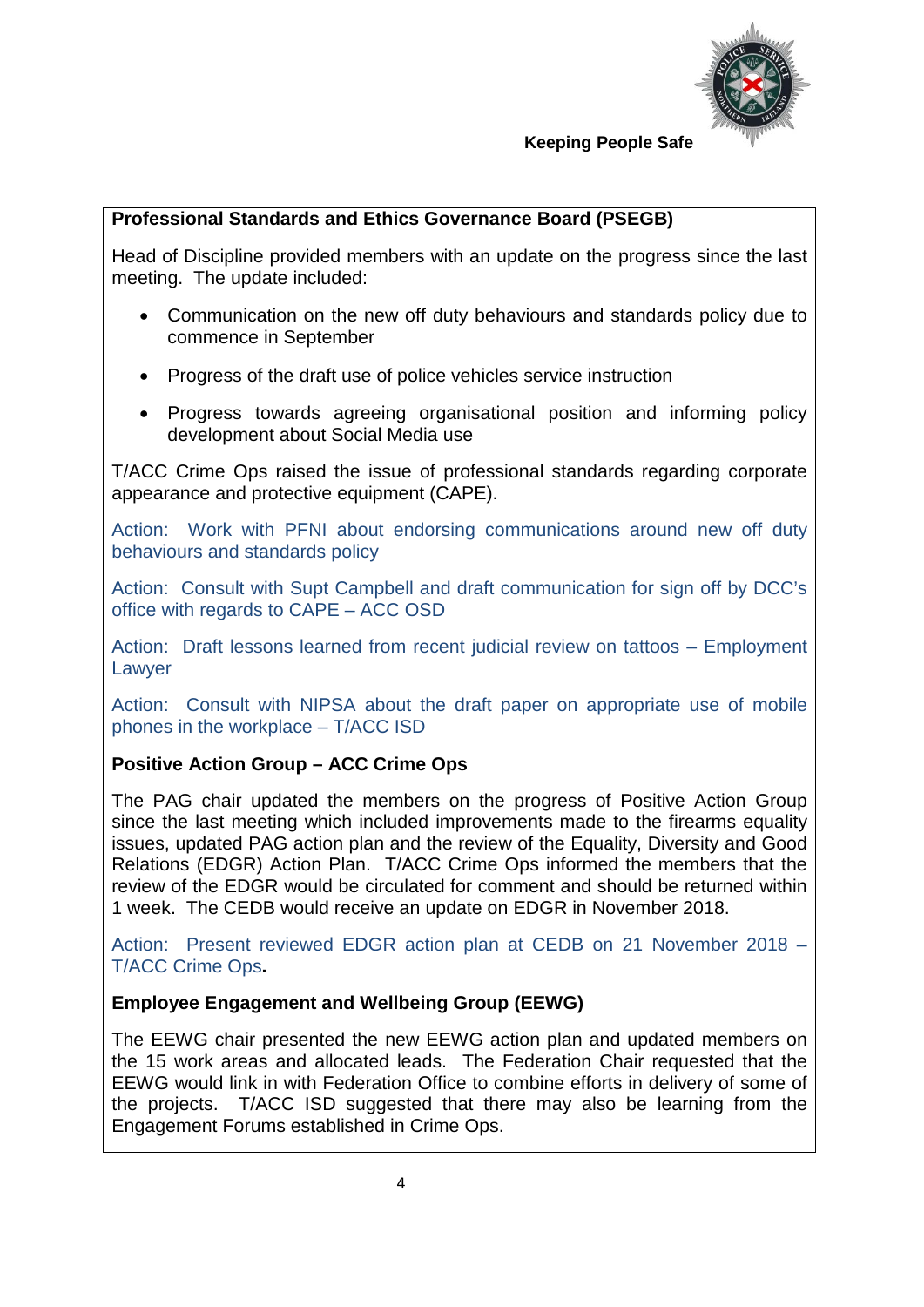

'Tell Us' lead updated the members on the use of the Tell Us scheme and progress towards moving towards a digitalised version.

# **6. 18/49 Section 75 Update**

Head of PWC provided an update to the members on the number of screenings completed in 2018 financial year to date and listed a sample of Service Policies and Service Instructions which had been screened. He also informed the members that the Equality and Diversity within the Criminal Justice System - *" An Inspection of the Implementation of Section 75 (1) of the NI Act 1998"* report was available and would be circulated.

Members discussed the fact that section 75 screenings can also have a positive impact and this should also be recorded in the mitigating part of the form.

T/ACC Crime Ops requested that the Section 75 screenings were reflective of the positive action taken by PSNI to promote equality within the organisation.

## **7. 18/50 Forthcoming Events**

Head of PWC provided an update on forthcoming events and highlighted events of interest to CEDB taking place November 2018 – December 2018.

Action: Work with Corporate Communications, HR and C7 to promote antibullying messaging to concur with Anti-bullying week commencing 12 November – Head of PWC.

Action: Send appropriate communication to organisation regarding Festival of Remembrance from Deputy Chief Constables Office – Committee Manager

Action: Ensure Districts are proactively linked into Jewish communities to understand how PSNI can provide support over the Festival of Lights beginning 3 December 2018 – ACC DPC

Member availed of a break from 10.20 – 10.45am

T/ACC ISD left the meeting at 10.30am and returned at 11.30am

#### **8. 18/51 Physical Competency Assessment Discussion Paper**

DCC Martin introduced the Physical Competency Assessment (CPA) Discussion Paper and underlined PSNI's commitment to diversity and inclusivity which should be balanced with the appropriateness and proportionality of what was required for specialist roles requiring a PCA.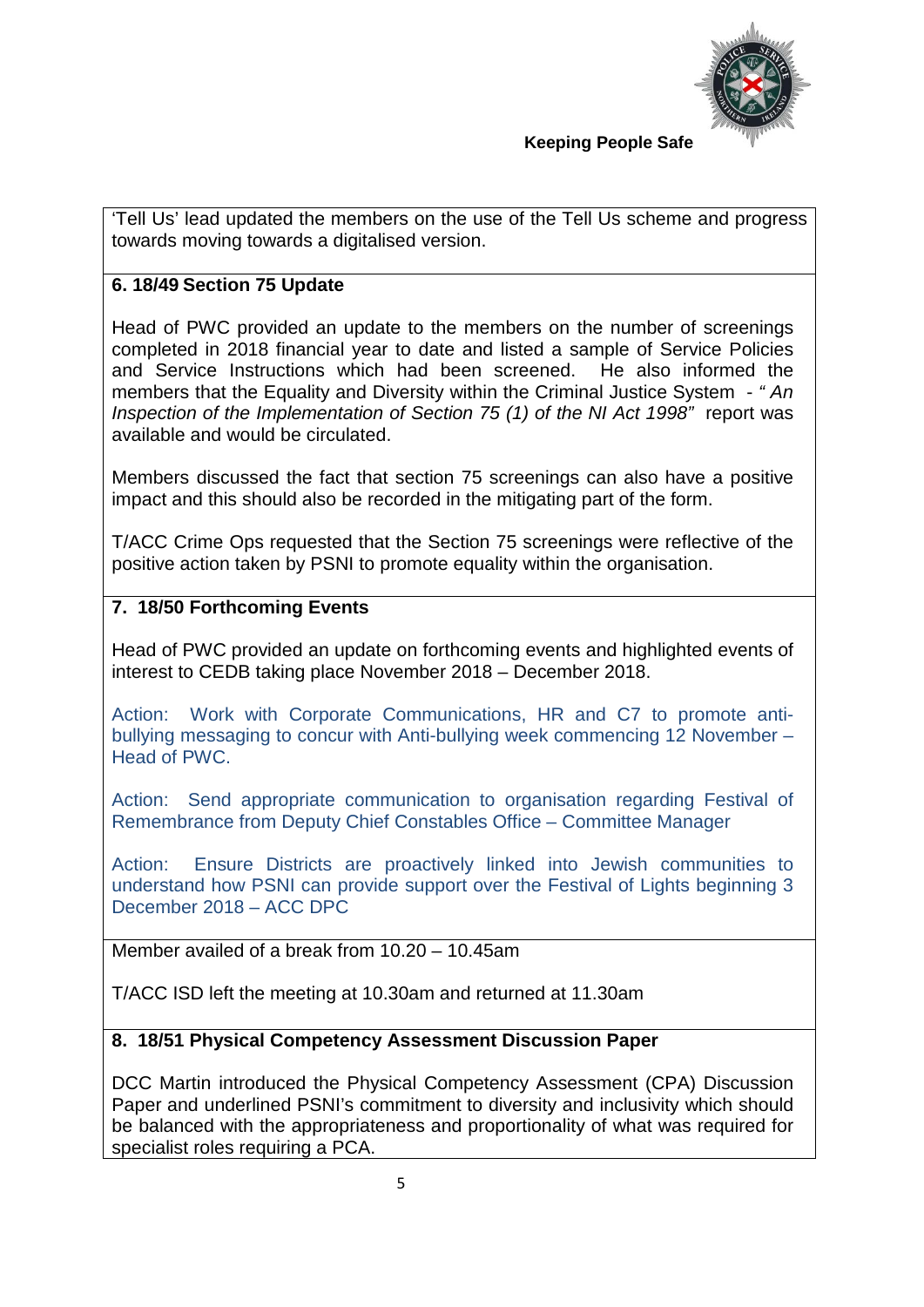

T/ACC Crime Ops and Head of Leadership Training presented the findings of a review carried out to help the organisation address underrepresentation of females in specialist areas which require PCA as part of the selection process. T/ACC Crime Ops summarised the findings of the Kremer Report (2018) to outline the methodology and development of the PCA. The members were also informed of the findings from a national benchmarking exercise.

Members discussed the under representativeness of females in specialist posts, low % of females applying for specialist posts and low pass rates of females at PCA stage.

The Head of OHW and the Head of Physical Education outlined the rationale for the current PCA testing for specialist roles as well as the review processes which existed.

The Employment Lawyer explained the legal meaning of indirect discrimination and how this differed to direct discrimination, she advocated for a position where physical competency was "role required" and not "role related".

Members discussed the standard of PCA required, the appropriateness of PCA as part of initial selection, and the link between PCA and under representation in specialist roles, the existing perception around specialist roles and selection criteria and building a selection criteria which was job required as opposed to job related.

T/HOHR stated that a robust job analysis for each specialist selection process was required to establish key requirements of the role to inform selection.

Action: TSG Pilot - Work with OHW, Employment Lawyer and relevant Chief Officers to design a PCA which is job required and consider changing the matrix to take the PCA out of the initial criteria and add it into performance management. Bring learning back to organisation through CEDB for other specialist processes – ACC OSD.

Employment Lawyer left the meeting at 11.55am

#### **9. 18/52 PSNI Mental Health Action Plan**

Head of Custody Health Care briefed members on the draft PSNI Mental Health Action Plan which supported the PSNI Mental Health Strategy. DCC Martin acknowledged the quality of the plan and asked that consideration should be given